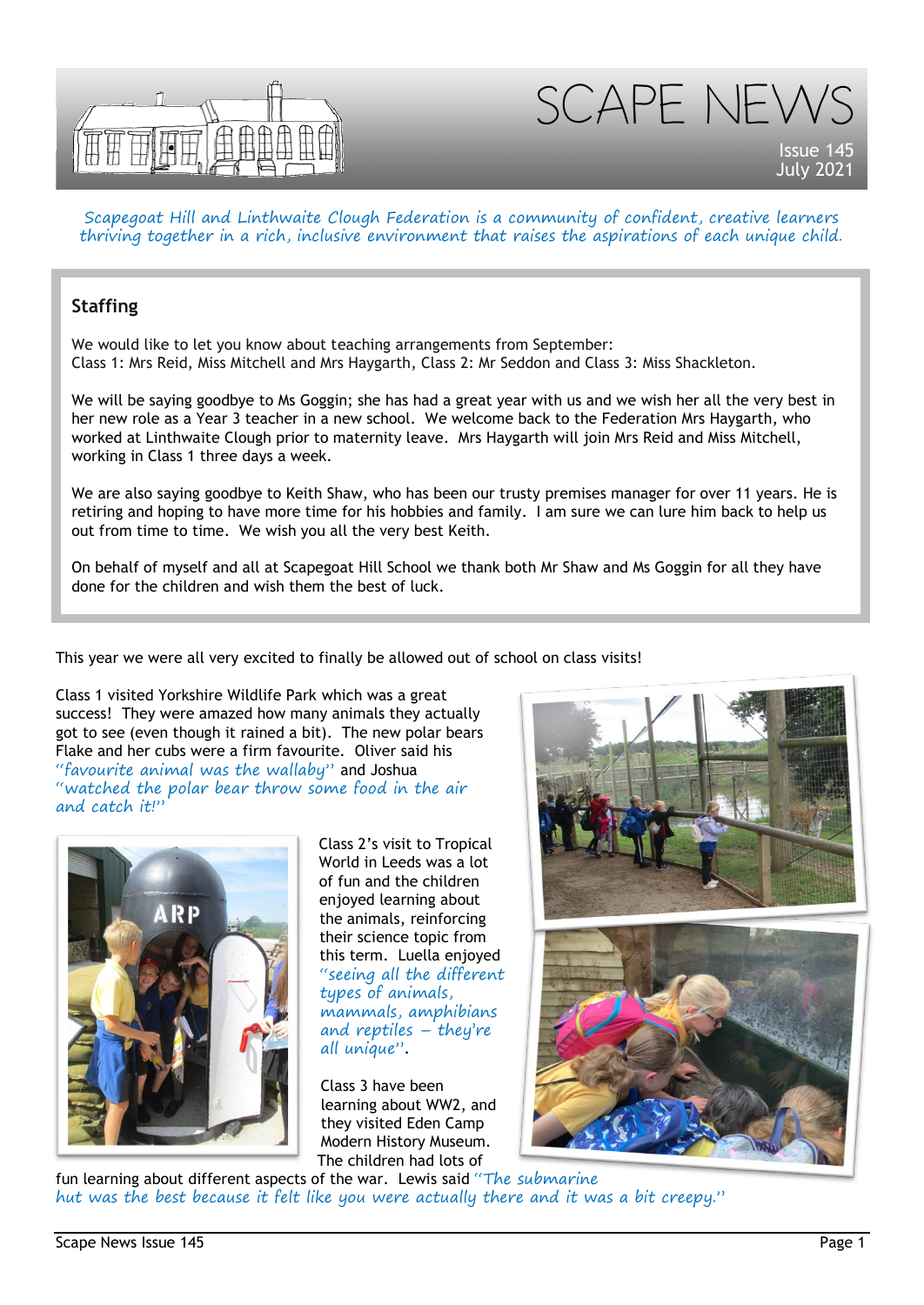A massive thank you to all the parents who contributed to pay for their children's visits – the trips would not have been possible without parental contributions, and the children would have missed out on so much.



# **Class 1 danceathon**

Class 1 children (and staff) had great fun at their danceathon and managed to keep the moves going ALL day!!

We raised a whopping £775.50 and are now in the process of creating a wish list of things we can buy!

We thank you all massively for your support with this.

### **Year 6 leavers**

It's that time of year again when we have to say goodbye to our Year 6 children as they move on to their chosen secondary school. We wish them all the best at their new schools and know they will continue to do well.

Unfortunately, this year, they were not able to go on a residential visit, but instead had an exciting day out at Cliffe House, where they took part in various activities including climbing, archery, crate stacking and bushcraft. A great way to end the year! Hannah said "I enjoyed Cliffe House because of all the challenging activities you could do. Crate stacking was my favourite because I really challenged myself and was quite proud of myself".



#### **Term time/holiday dates**

| <b>ACADEMIC YEAR 2021/22</b> |              |          |                    |           |          |                    |                  |          |
|------------------------------|--------------|----------|--------------------|-----------|----------|--------------------|------------------|----------|
| <b>AUTUMN TERM</b>           |              |          | <b>SPRING TERM</b> |           |          | <b>SUMMER TERM</b> |                  |          |
| <b>First Day</b>             | Half Term    | Last Day | <b>First Day</b>   | Half Term | Last Day | <b>First Day</b>   | <b>Half Term</b> | Last Day |
| Tue                          | 25 Oct to 29 | Fri      | Tue                | 21 Feb to | Fri      | Mon                | 30 May to        | Mon      |
| 7 Sep                        | Oct          | 17 Dec   | 4 Jan              | 25 Feb    | 8 Apr    | 25 Apr             | 3 Jun            | 25 Jul   |

School will also be closed on:

Friday 22 October, Monday 6 December\*, Monday 28 February, Monday 2 May 2022 (May Day), Friday 27 May